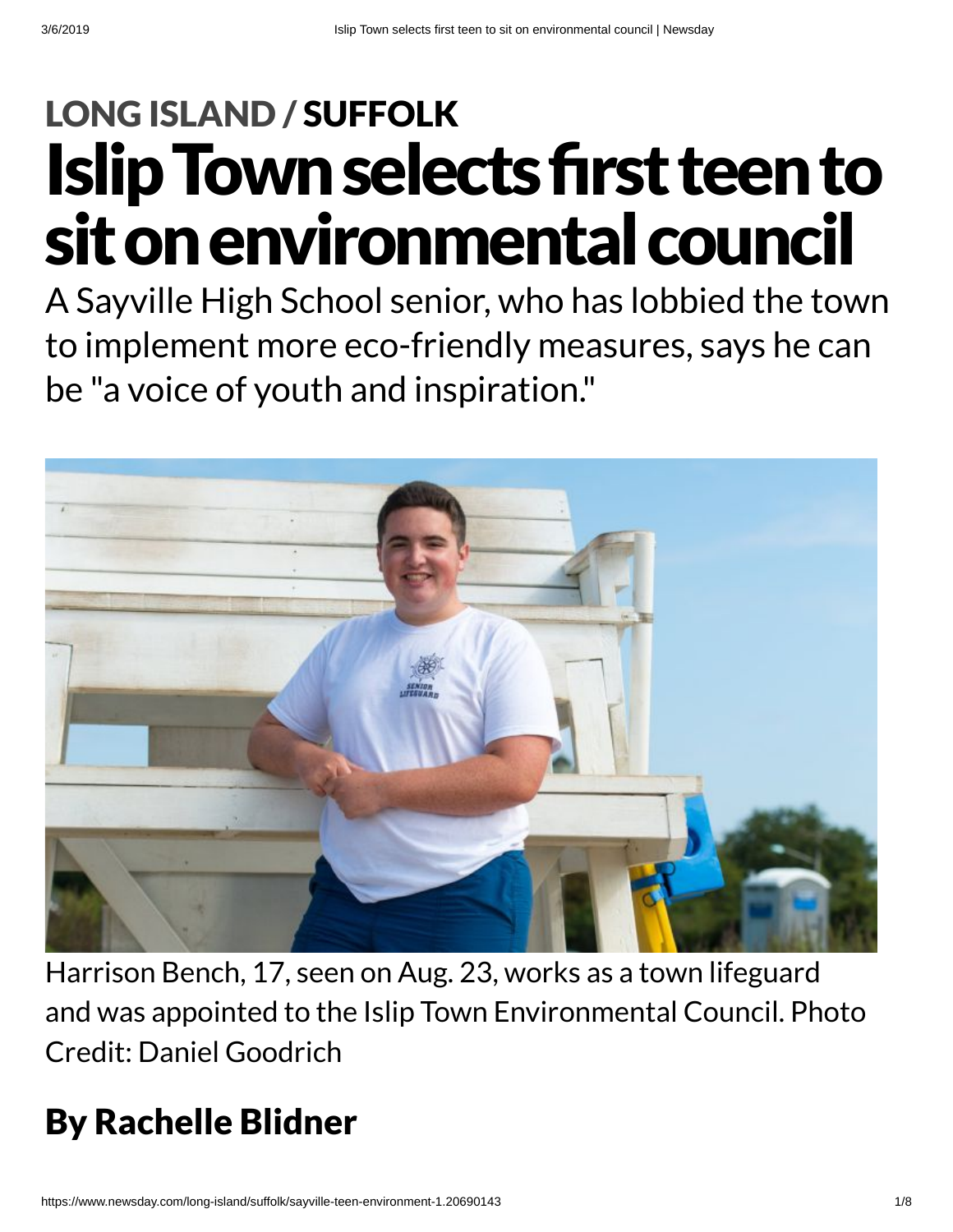### *Updated August 29, 2018 6:00 AM* [rachelle.blidner@newsday.com](mailto:rachelle.blidner@newsday.com?subject=Islip%20Town%20selects%20first%20teen%20to%20sit%20on%20environmental%20council&body=A%20Sayville%20High%20School%20senior,%20who%20has%C2%A0lobbied%20the%20town%20to%20implement%20more%20eco-friendly%20measures,%20says%20he%20can%20be%20%22a%20voice%20of%20youth%20and%20inspiration.%22%0D%0Ahttps://www.newsday.com/long-island/suffolk/sayville-teen-environment-1.20690143) **y** [@rachelleblidner](https://twitter.com/rachelleblidner)

Harrison Bench is on a mission to preserve the planet while juggling homework, college applications and more than a dozen extracurriculars.

Bench, 17, of Sayville, was appointed on Aug. 21 to serve on the Islip Town Environmental Council, which advises town officials on green matters, from improving water quality to cutting emissions.

He is the only teen in the council's current ranks — and possibly the first teen appointed in the group's 46-year history.

"I hope with a student on their board, I can be a voice of change, a voice of youth and inspiration, " Bench said. "It probably sounds so superficial adding a kid to the council, but this kid cares. This kid has passion."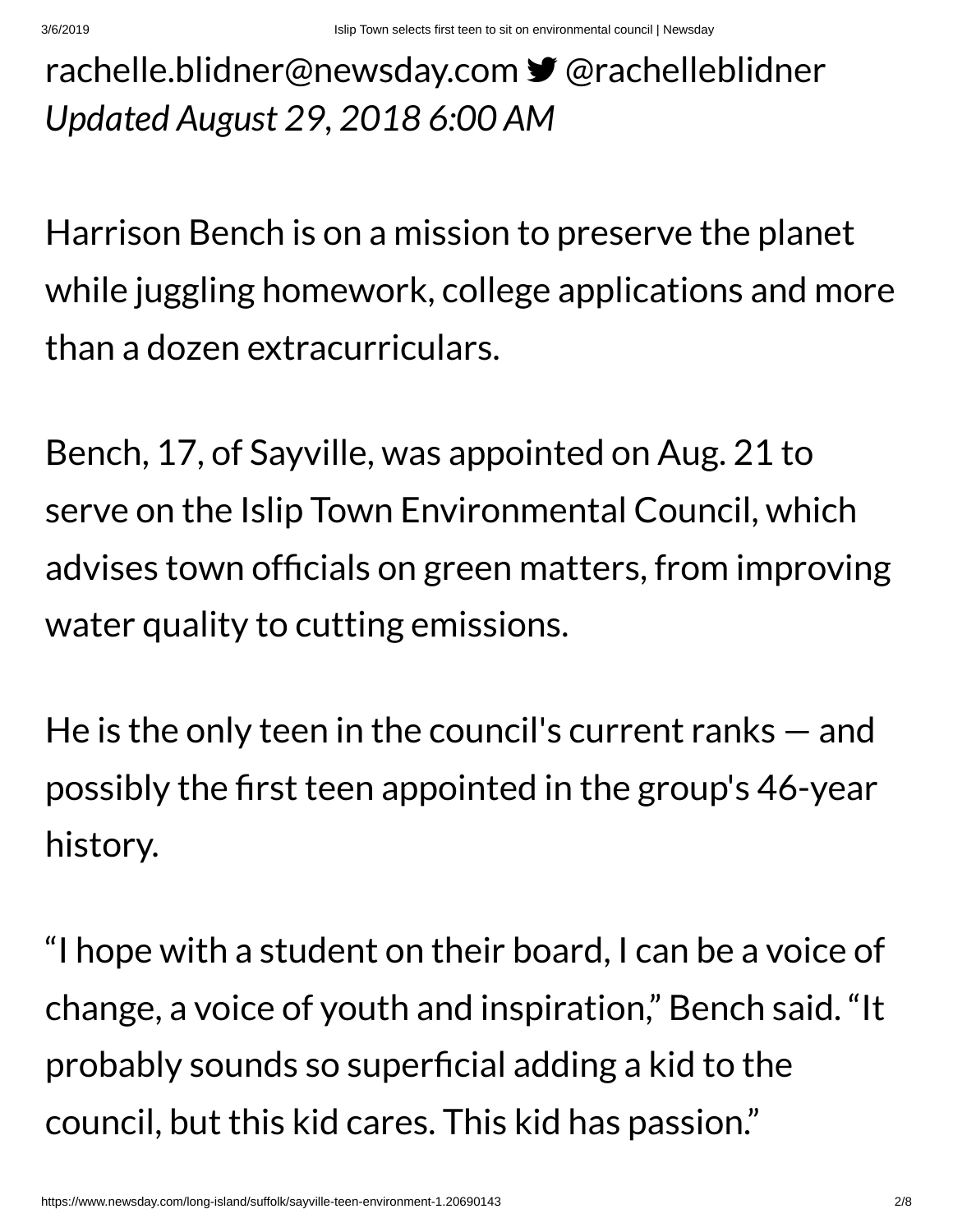The Sayville High School senior has been lobbying the town board to implement more eco-friendly measures for the past year and a half with other members of the Suffolk Student Climate Action Committee's Sayville chapter. He has been attending monthly environmental council meetings since April.

Bench, whose resume is already five pages long, has met with officials such as Gov. Andrew M. Cuomo and former Vice President Al Gore through his environmental advocacy.

He said his first priority is to get town officials to commit to using only renewable energy by 2030. He said he also wants officials to designate a staffer for environmental efforts and create a separate committee on addressing climate change.

Bench said he was added to the council after Town Supervisor Angie Carpenter reached out to his student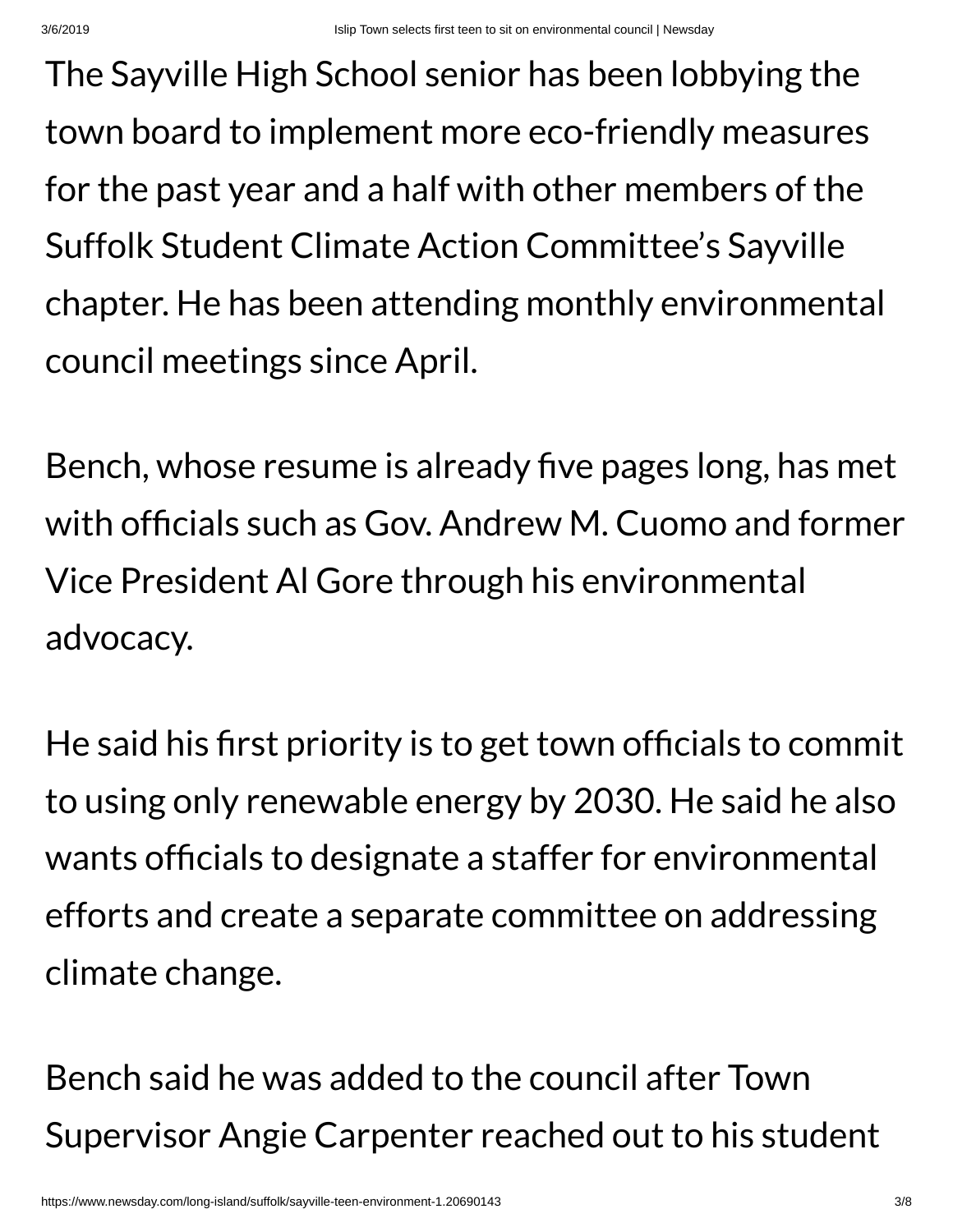environmental group seeking to include a representative. The other members chose Bench, the chapter's president who helped found the group. It helped that he has his own car to get to meetings, he added.

## **Get the Breaking News** newsletter!

Get the latest breaking news as it happens.

Email address

Sign up

By clicking Sign up, you agree to our [privacy](https://www.newsday.com/privacy) policy.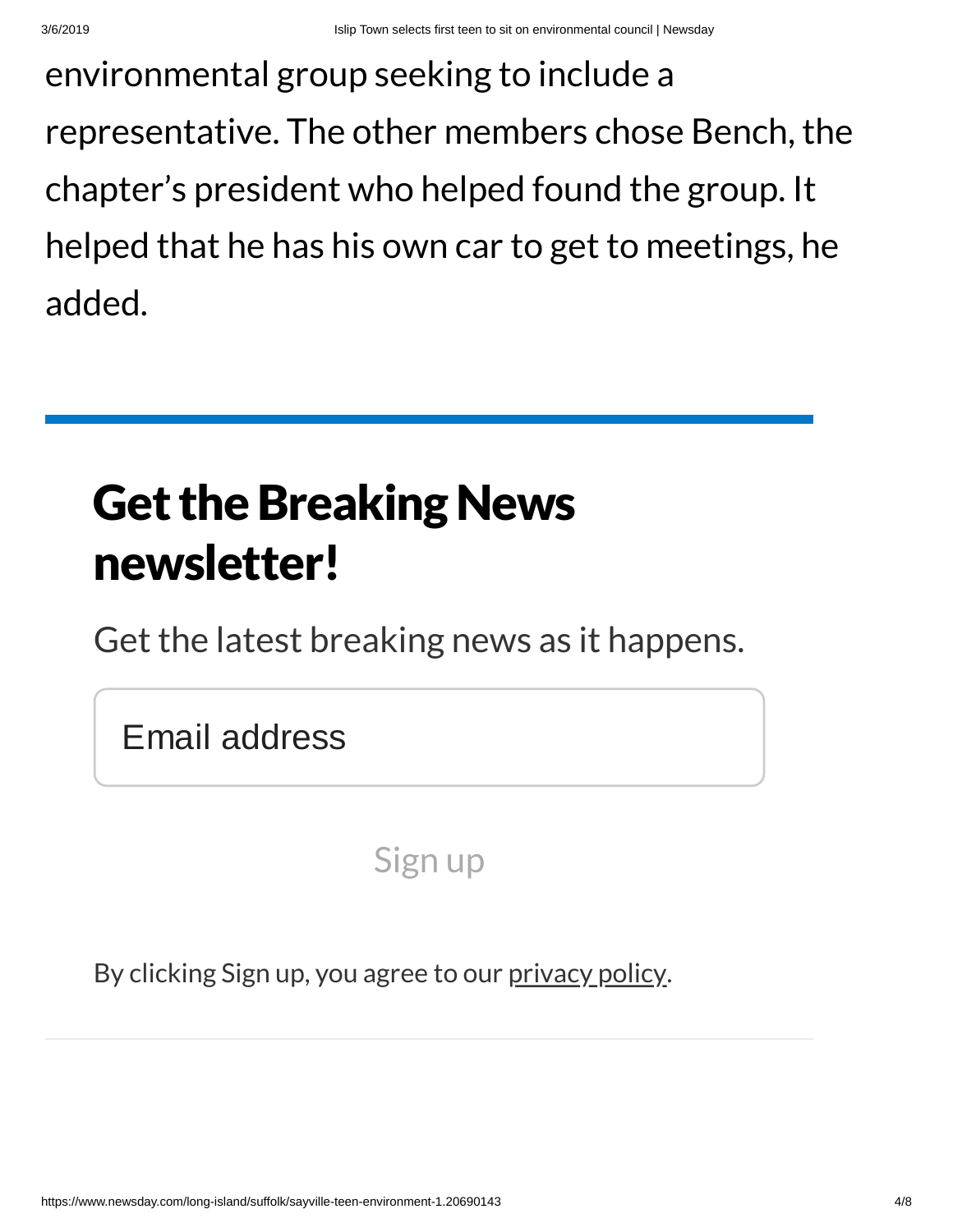"Harrison Bench has a demonstrated track record of commitment to the environment and sustainability, " Carpenter said in a statement. "We are looking forward to working with him and sharing ideas."

Melissa Parrott, the Sayville student group's founder and director, acknowledged the town's support and said she hopes Bench's role is not"a token position."

"The students mean business, " said Parrott, who also works as the education and outreach coordinator for the Central Pine Barrens Commission. "They will fight for change."

Bench said he hopes to inspire more students to get involved in caring for the planet's health and get engaged in civic life, noting that most kids his age don't know who the town officials are.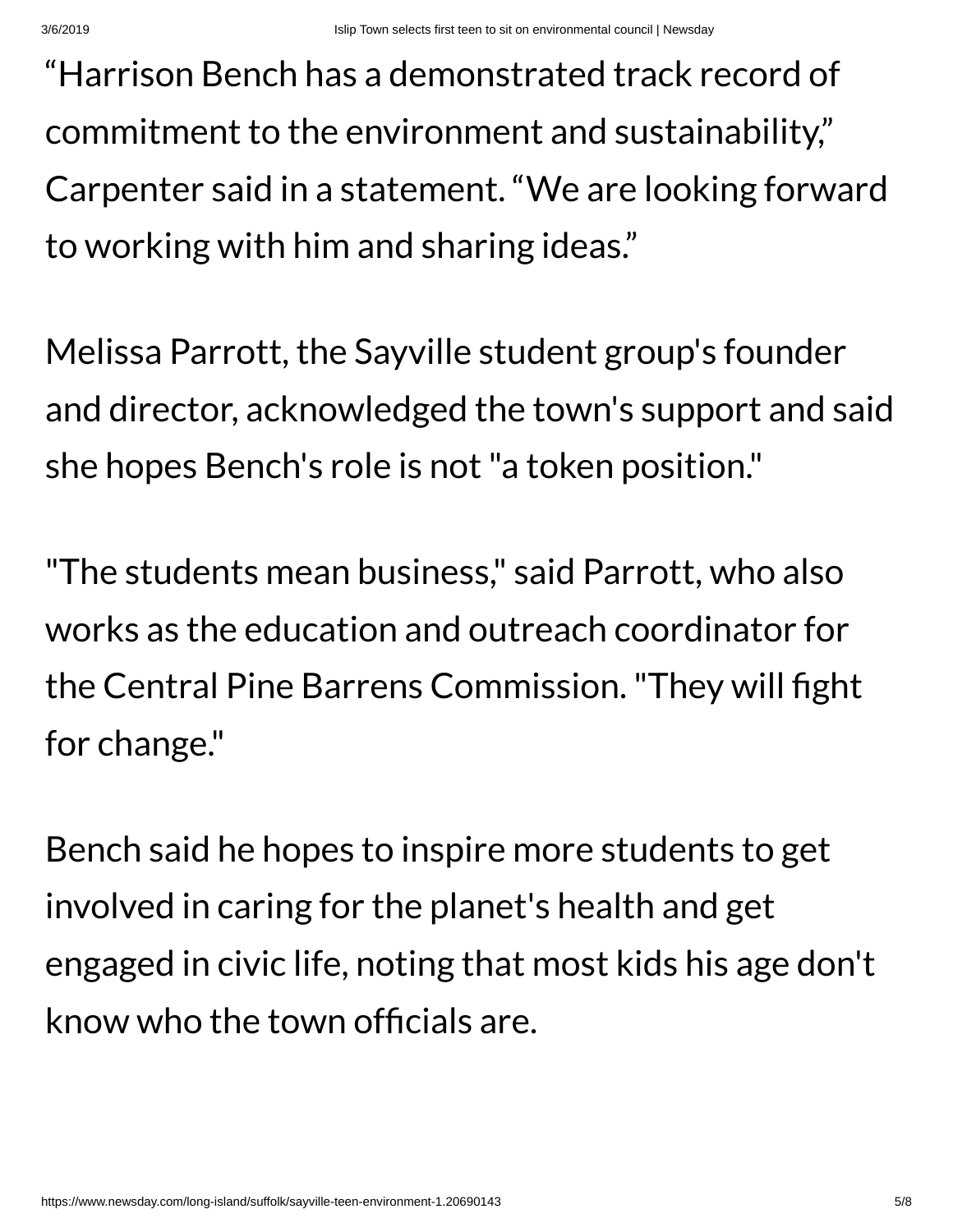He is not the only minor advising town officials, however. Ten teens currently serve on the town's Youth Bureau Board, which assists in the formation and implementation of youth services, spokeswoman Caroline Smith said.

Bench will have to balance his new role with the scores of extracurriculars he is involved in: He is secretary of his school's student body and National Honor Society, vice president of the Science National Honor Society and publicist for the high school's class of 2019, according to his resume. He is also a town lifeguard in the summer and a water instructor at the Patchogue YMCA during the year.

"I'm so in love with doing everything I can, " he said.

Harrison Bench said he wants town officials to: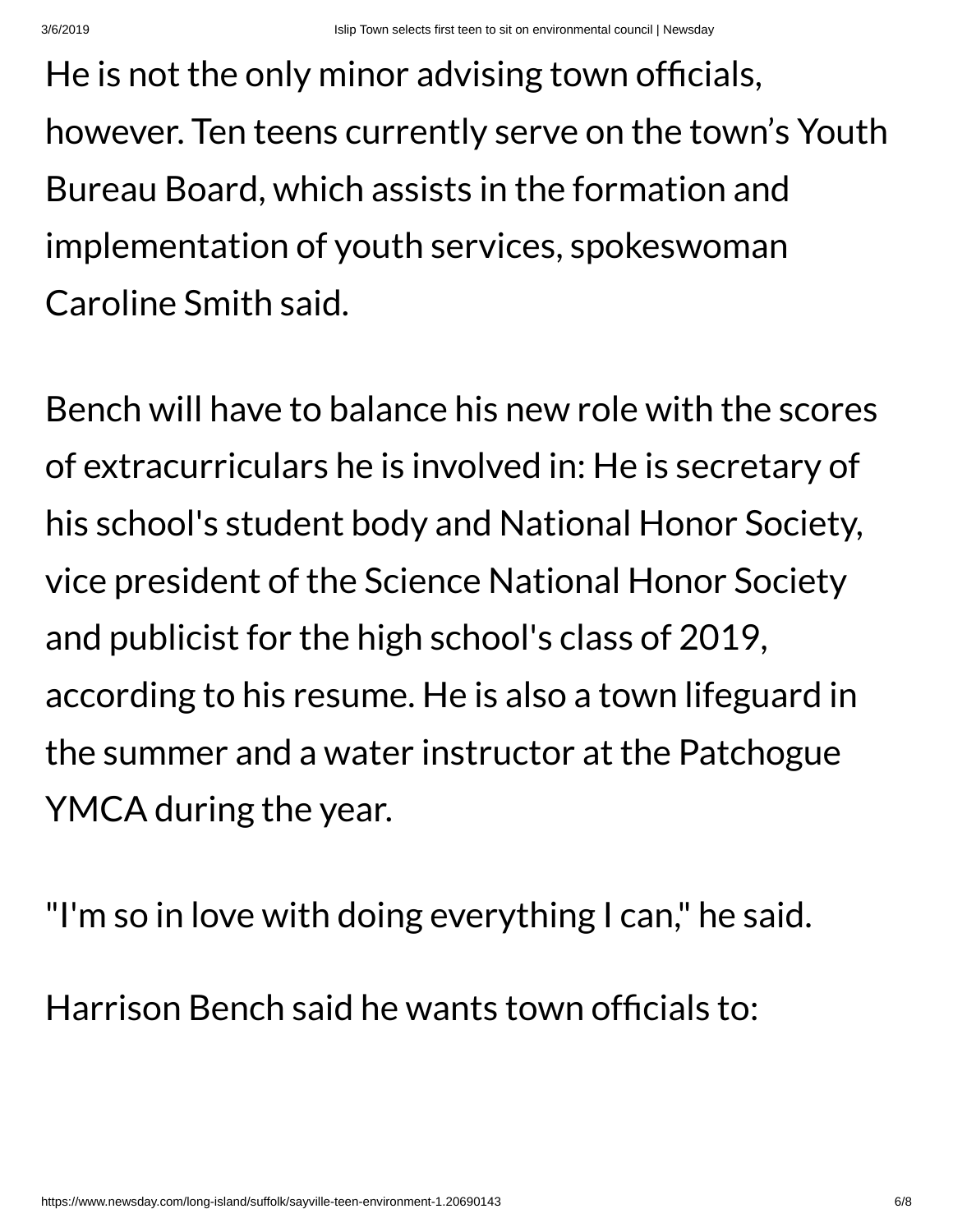- commit to using 100 percent renewable energy by 2030
- create a committee focusing solely on preventing climate change
- become a "climate-smart community, " a state designation that would make Islip eligible for grants funding sustainability efforts
- designate a town staffer to work on environmental efforts full time



#### By Rachelle Blidner